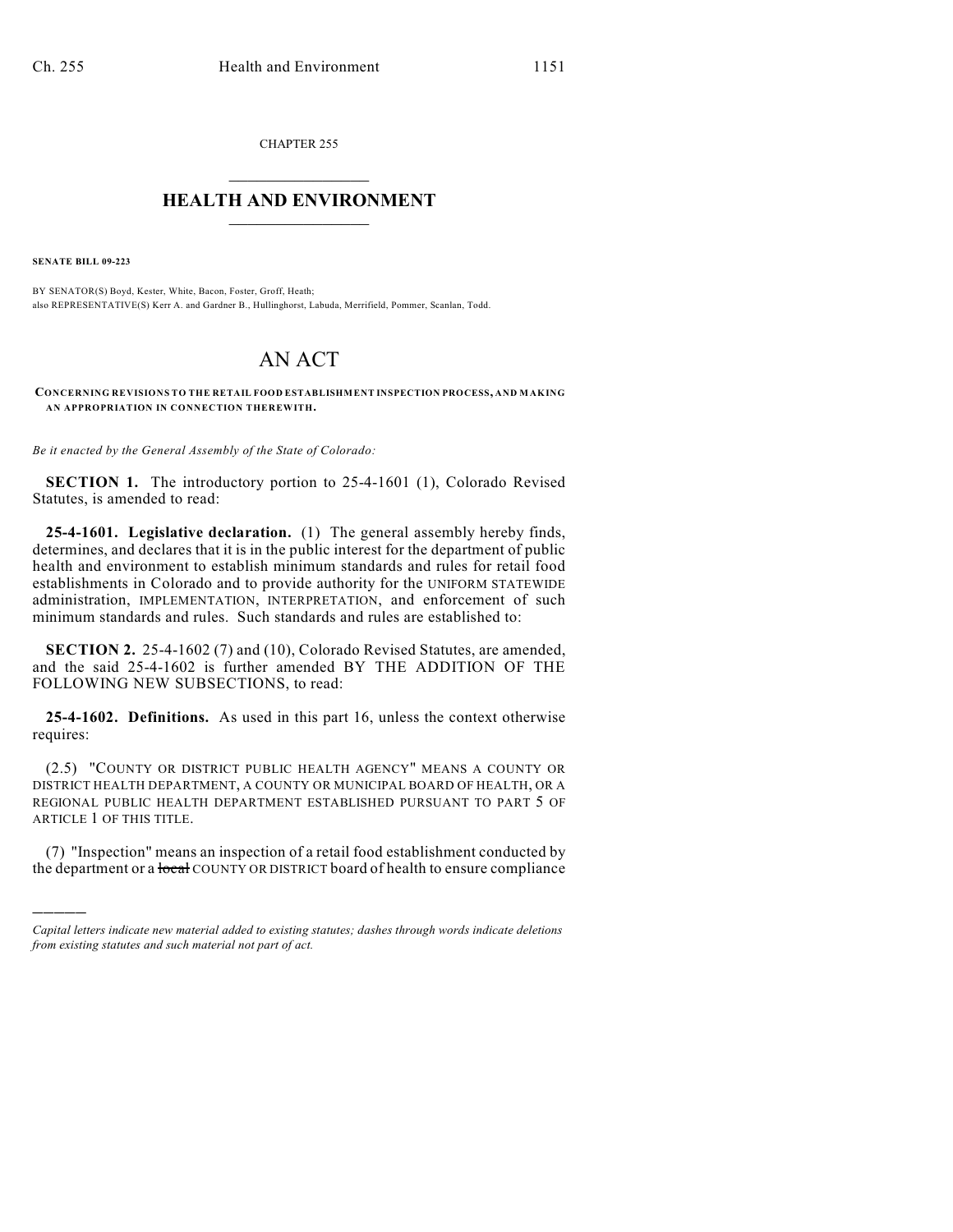by such establishment with rules promulgated by the department pursuant to this part 16.

(10) "Local board of health" means a county or district health department, a county or municipal board of health, or a regional health department established pursuant to part 5, 6, or 7 of article 1 of this title.

(17) "UNIFORM STATEWIDE ADMINISTRATION, IMPLEMENTATION, INTERPRETATION, AND ENFORCEMENT" MEANS THE APPLICATION OF THE RULES ADOPTED BY THE STATE BOARD OF HEALTH AND THE POLICY GUIDANCE OF THE DEPARTMENT BY STATE AND COUNTY OR DISTRICT PUBLIC HEALTH AGENCIES RESPONSIBLE FOR IMPLEMENTATION OF THE RULES AND POLICIES. THE UNIFORM APPLICATION SHALL NOT PRECLUDE COUNTY OR DISTRICT PUBLIC HEALTH AGENCIES FROM IMPLEMENTING ADMINISTRATIVE EFFICIENCIES OR PRACTICES IF THE PRACTICES DO NOT CONFLICT WITH THE STATE BOARD OF HEALTH RULES OR DEPARTMENT POLICIES.

**SECTION 3.** 25-4-1603, Colorado Revised Statutes, is amended to read:

**25-4-1603. Licensing, certification, and food protection agency.** The department is hereby designated the state licensing, certification, and food protection agency for the purpose of protecting the public health and ensuring a safe food supply in this state. In addition to such designation, the department is hereby authorized to regulate and control retail food establishments, promulgate rules governing the operation of such establishments, and UNIFORMLY enforce and administer this part 16.

**SECTION 4.** 25-4-1604 (1) (b) (I), (1) (d), (1) (f), (1) (g), and (1) (i), Colorado Revised Statutes, are amended, and the said 25-4-1604 is further amended BY THE ADDITION OF A NEW SUBSECTION, to read:

**25-4-1604. Powers and duties of department - rules.** (1) The department shall have the following powers and duties:

(b) (I) To promulgate rules FOR ADOPTION BY THE STATE BOARD OF HEALTH pursuant to article 4 of title 24, C.R.S., for the UNIFORM STATEWIDE ADMINISTRATION, implementation, administration INTERPRETATION, and enforcement of this part 16 and, as necessary, to ensure a safe food supply in retail food establishments. Such rules may include provisions for the initial and periodic medical examination by the department or other competent medical authority of all employees of retail food establishments and shall include provisions specifying and regulating the places and conditions under which food shall be prepared for consumption, a uniform code of sanitary rules, and such other rules as the department deems necessary. Such rules may be modified and changed from time to time.

(d) To UNIFORMLY enforce this part 16 and the rules promulgated pursuant to this section;

(f) To develop and enforce UNIFORM STATEWIDE standards of program conduct and performance to be followed and adhered to by employees of the department and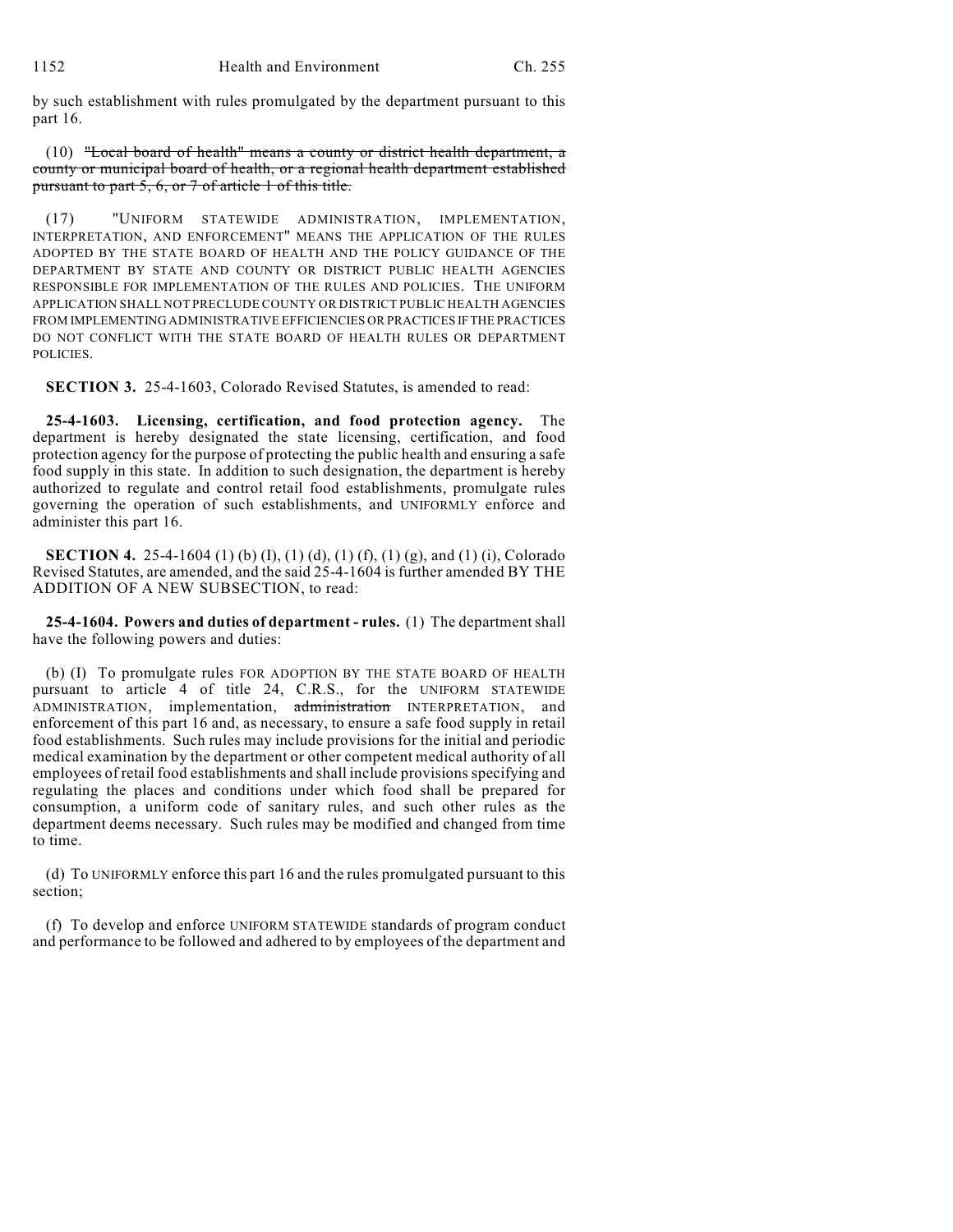## local COUNTY OR DISTRICT boards of health;

(g) To provide technical assistance, equipment and product review, training and standardization, program evaluation, and other services necessary to assure the uniform STATEWIDE ADMINISTRATION, IMPLEMENTATION, interpretation, and application ENFORCEMENT of THIS PART 16 AND rules promulgated under this part 16;

(i) To delegate to any local COUNTY OR DISTRICT board of health the powers and duties described in paragraphs (a), (c), (d), (e), and (h) of this subsection (1) at the request of such local COUNTY OR DISTRICT board of health.

(2) SUBSECTION (1) OF THIS SECTION SHALL NOT APPLY TO THE CITY AND COUNTY OF DENVER, WHICH, BY ORDINANCE, MAY PROVIDE FOR THE LICENSURE OF RETAIL FOOD ESTABLISHMENTS.

**SECTION 5.** 25-4-1605, Colorado Revised Statutes, is amended to read:

**25-4-1605. Submission of plans for approval - required.** (1) An owner or operator OF A RETAIL FOOD ESTABLISHMENT shall submit plans and specifications to the department or local A COUNTY OR DISTRICT board of health in the jurisdiction in which a retail food establishment is to be constructed or extensively remodeled before such construction or extensive remodeling is begun or any existing structure is converted for use as a retail food establishment. Such plans and specifications shall be submitted for review and approval, in such form as the department requires OR APPROVES, to ensure that the retail food establishment layout, equipment, and food handling procedures are conducive to providing a safe food product. Each plan and specification submission shall be accompanied by the fees set forth in section 25-4-1607. The department and local A COUNTY OR DISTRICT board of health shall treat such THE plans and specifications as confidential trade secret information. Such THE plans and specifications shall indicate the proposed layout, arrangement, mechanical plants, construction materials of work areas, and the location, type, and model of proposed fixed equipment and facilities.

(2) The construction, extensive remodeling, or conversion of any retail food establishment shall be in accordance with the plans and specifications submitted to and approved by the department or local A COUNTY OR DISTRICT board of health. The department or local A COUNTY OR DISTRICT board of health shall conduct preopening inspections of retail food establishments to assure compliance with the approved plans, as circumstances require.

(3) An owner or operator OF A RETAIL FOOD ESTABLISHMENT shall submit an HACCP plan to the department or local A COUNTY OR DISTRICT board of health for review and approval before beginning a modified atmosphere packaging process or other food preparation method that does not meet rules promulgated by the department. HACCP plans shall be submitted in such form as the department requires Such OR APPROVES. THE submission shall ensure that food handling risks are reduced to prevent food-borne illness and outbreaks. The department and any local COUNTY OR DISTRICT board of health shall treat HACCP plans as confidential trade secret information.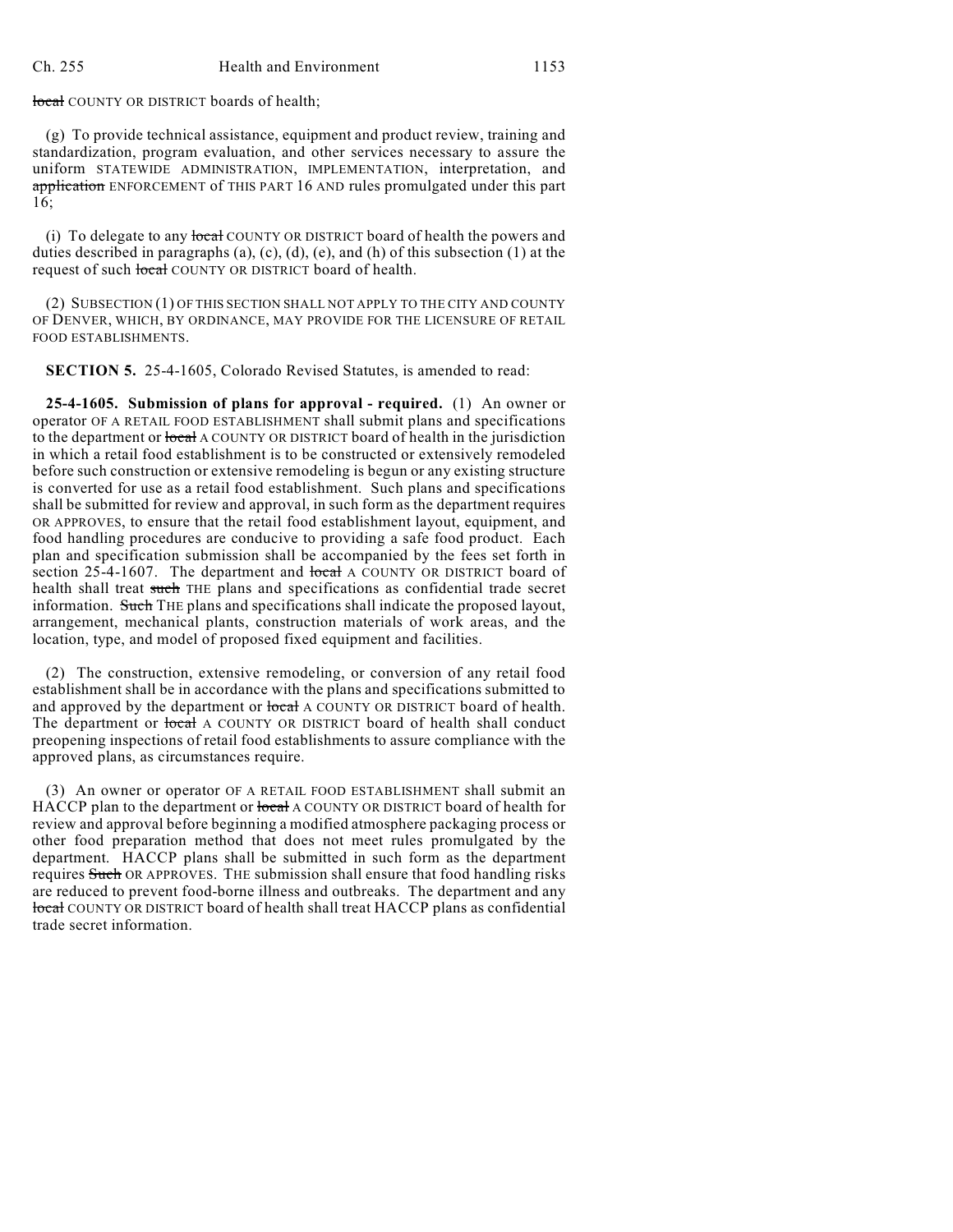1154 Health and Environment Ch. 255

(4) The department or local A COUNTY OR DISTRICT board of health shall respond to any plans and specifications submitted pursuant to subsection (1) of this section and to any HACCP plan submitted pursuant to subsection (3) of this section within fourteen working days after receipt. If a submitted HACCP plan or other plan or specification is deemed inadequate, the department or the local A COUNTY OR DISTRICT board of health shall respond in writing to the submitter of the plans or specifications with a statement describing how such deficiencies may be corrected.

**SECTION 6.** 25-4-1606 (1), (2), and (4), Colorado Revised Statutes, are amended, and the said 25-4-1606 is further amended BY THE ADDITION OF A NEW SUBSECTION, to read:

**25-4-1606. Licensure - exception.** (1) An application for a license or a certificate of license shall be filed with the department or local A COUNTY OR DISTRICT board of health before any person may operate a retail food establishment in this state. Such THE application shall be on a form supplied by the department and shall include such information as the department may require.

(2) Before granting any license or certificate of license, the department or local A COUNTY OR DISTRICT board of health may visit and inspect the retail food establishment or property on which the applicant conducts or proposes to conduct business to assess whether such THE establishment can operate in accordance with the rules promulgated by the department to provide a safe food product. If an applicant complies with the requirements of this subsection (2) and the rules promulgated pursuant to this part 16, the department or local A COUNTY OR DISTRICT board of health shall approve the application for a license or certificate of license.

(2.5) IF A CRITICAL VIOLATION IS DOCUMENTED DURING AN INSPECTION, AND THE RETAIL FOOD ESTABLISHMENT IS UNABLE TO CORRECT THE VIOLATION WHILE THE INSPECTOR IS ON SITE, FOLLOW-UP ACTIVITIES SHALL BE CONDUCTED. IF THE RETAIL FOOD ESTABLISHMENT IS ABLE TO CORRECT THE CRITICAL VIOLATION DURING THE INSPECTION, THE CRITICAL VIOLATION AND THE RESOLUTION DEMONSTRATING COMPLIANCE SHALL BE DOCUMENTED ON THE INSPECTION REPORT FORM, WITH NO FOLLOW-UP INSPECTION REQUIRED. IF MORE THAN ONE FOLLOW-UP INSPECTION IS NEEDED TO CORRECT THE SAME CRITICAL VIOLATION AT ANY TYPE OF RETAIL FOOD ESTABLISHMENT, THE DEPARTMENT OR A COUNTY OR DISTRICT BOARD OF HEALTH MAY PURSUE THE CIVIL PENALTY PROCESS OUTLINED IN SECTION 25-4-1611 FOR CORRECTION AND TO RECOVER ANY ASSOCIATED COSTS.

(4) Licenses and certificates of license shall be valid for one calendar year or such portion thereof as remains after the granting of such A license or certificate. When a license or certificate is valid for only a portion of a calendar year, there shall be no reduction of the fees required by section 25-4-1607. All licenses and certificates of license shall expire December thirty-first 31 of the year in which they were granted and renewal applications shall be filed with the department during December of each year. Once a license or certificate of license has been granted, the department or local A COUNTY OR DISTRICT board of health shall not refuse to renew such license or certificate unless the licensee has engaged in an unlawful act set forth in section 25-4-1610 or is in violation of any rules promulgated pursuant to this part 16.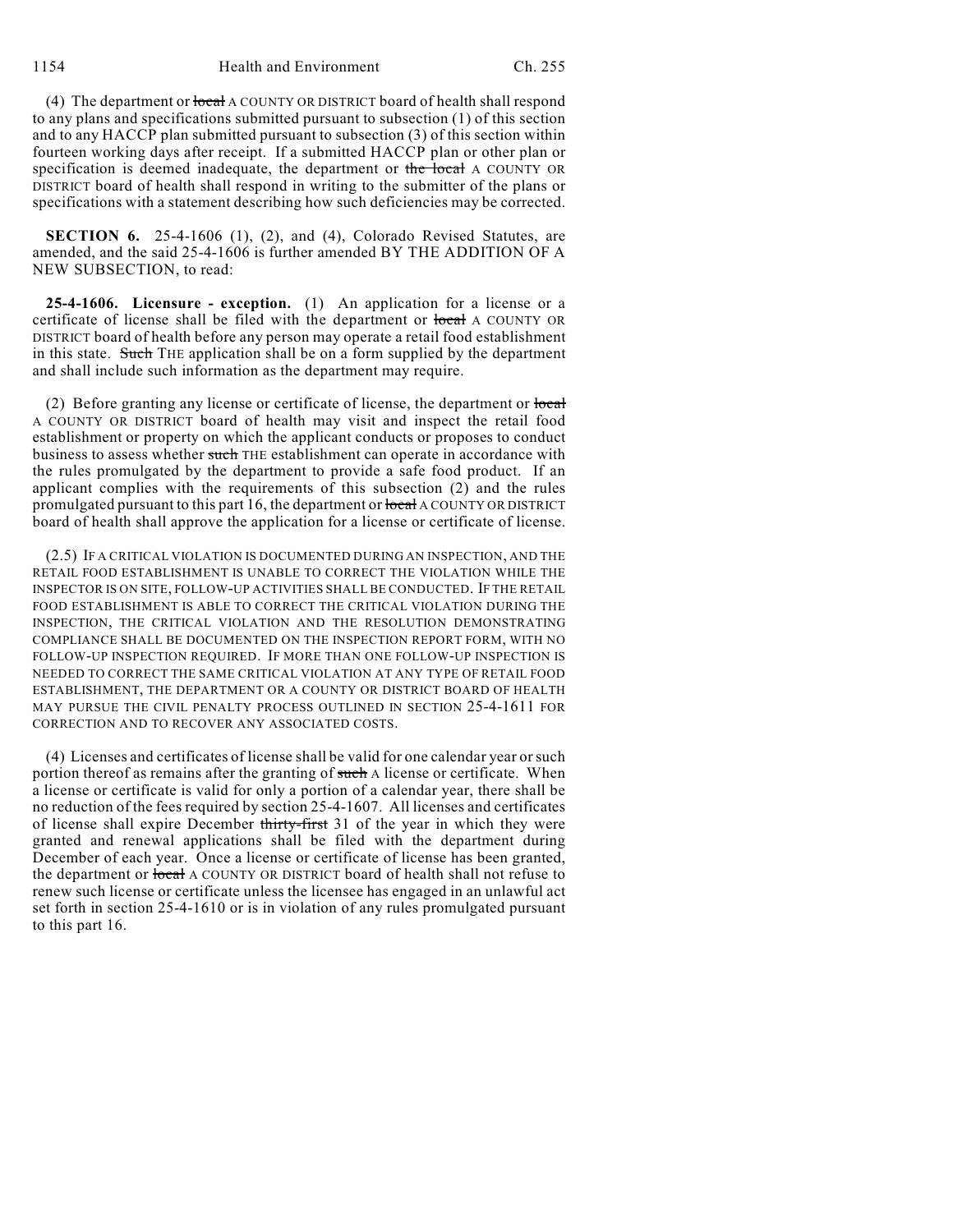**SECTION 7.** 25-4-1607 (1) (a), (1) (b), (1) (c), (1) (e) (II), (2), (3), (4), (5), (8), (10), and (11), Colorado Revised Statutes, are amended, and the said 25-4-1607 (1) is further amended BY THE ADDITION OF A NEW PARAGRAPH, to read:

**25-4-1607. Fees - repeal.** (1) Each retail food establishment in this state shall be assessed an annual license fee in accordance with the following provisions:

(a) A retail food establishment preparing or serving food in individual portions for immediate on- or off-premises consumption shall be assessed an annual fee based on the following schedule:

| <b>Seating Capacity</b> | Fee                |
|-------------------------|--------------------|
| $0$ to $100$            | \$154255           |
| 101 to $200$            | <del>175</del> 285 |
| Over $200$              | <del>189</del> 310 |

(b) A retail food establishment offering food for retail sale to consumers for off-premises consumption shall be assessed an annual fee based on the following schedule:

| <b>Square Footage</b>             | Fee                |
|-----------------------------------|--------------------|
| Less than $3,000$ 3,500           | $$55\,115$         |
| 3,001 to 10,000 3,501 TO 15,000   | 100180             |
| 10,001 to 20,000 15,001 TO 25,000 | $\frac{115}{200}$  |
| 20,001 to 40,000 25,001 TO 45,000 | <del>138</del> 235 |
| 40,001 to 70,000 45,001 TO 65,000 | $+75290$           |
| $over 70,000$ 65,001 TO 85,000    | 250415             |
| <b>OVER 85,000</b>                | 500                |

(c) A retail food establishment offering food for retail sale to consumers for off-premises consumption and preparing or serving food in individual portions for immediate consumption either on- or off-premises shall be assessed an annual fee based on the following schedule:

| <b>Square Footage</b>                 | Fee         |
|---------------------------------------|-------------|
| Less than $3,000$ 3,500               | $$138\,207$ |
| 3,001 to 10,000 3,501 TO 15,000       | 225 338     |
| $10,001$ to $20,000$ 15,001 TO 25,000 | 240360      |
| 20,001 to 40,000 25,001 TO 45,000     | 263 395     |
| 40,001 to 70,000 45,001 TO 65,000     | 300450      |
| $over 70,000$ 65,001 TO 85,000        | 383 575     |
| <b>OVER 85,000</b>                    | 690         |

(c.5) (I) A RETAIL FOOD ESTABLISHMENT OFFERING FOOD AT A TEMPORARY LIVING QUARTER FOR WORKERS ASSOCIATED WITH OIL AND GAS SHALL BE ASSESSED AN INITIAL LICENSING FEE BASED ON THE FOLLOWING SCHEDULE:

| <b>SEATING CAPACITY</b> | <b>INITIAL LICENSE FEE</b> |
|-------------------------|----------------------------|
| $0 - 50$                | \$ 750                     |
| OVER 50                 | 1.250                      |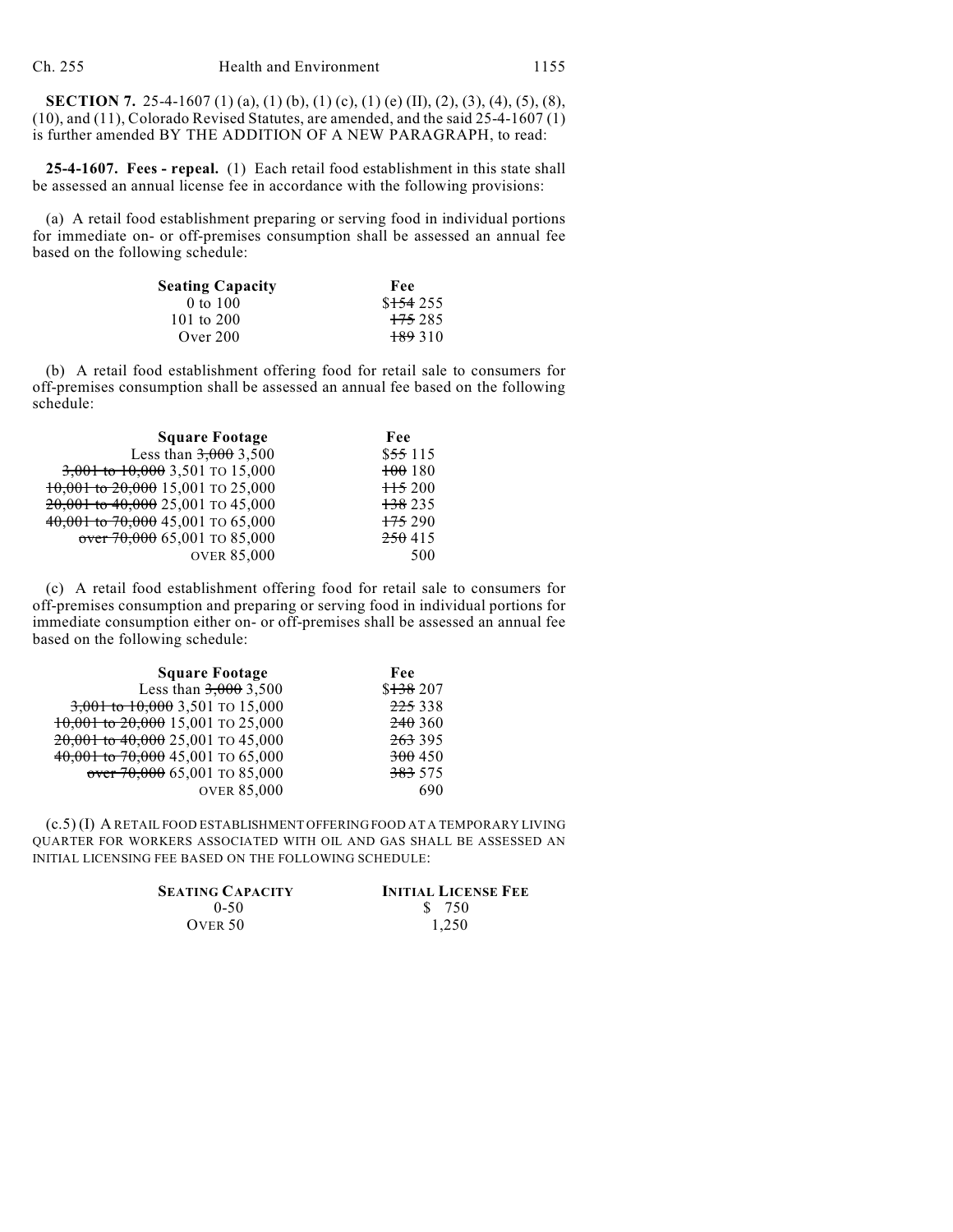(II) ANY FUTURE ANNUAL LICENSE FEE OR A CHANGE IN LOCATION WITHIN THE CALENDAR YEAR OF THE SAME RETAIL FOOD ESTABLISHMENT OFFERING FOOD AT A TEMPORARY LIVING QUARTER FOR WORKERS ASSOCIATED WITH OIL AND GAS SHALL BE ASSESSED A RENEWAL FEE BASED ON THE FOLLOWING SCHEDULE:

| <b>SEATING CAPACITY</b> | <b>RENEWAL LICENSE FEE</b> |
|-------------------------|----------------------------|
| $0-50$                  | \$275                      |
| OVER 50                 | 500                        |

(e) (II) Notwithstanding subparagraph (I) of this paragraph (e), the fees established in this subsection (1) OR BY ORDINANCE OF THE CITY AND COUNTY OF DENVER shall be the only annual license fees charged by the state or any county, DISTRICT, local, or regional inspection authority including the city and county of Denver, and shall cover all inspections of a retail food establishment pursuant to this subsection (1) throughout an annual license period.

(2) At the time a plan is submitted for review, an application fee of seventy-five ONE HUNDRED dollars shall be paid to the department or local A COUNTY OR DISTRICT board of health. The fee for plan review and preopening inspection of a new or remodeled retail food establishment shall be the actual cost of such review, which shall not exceed two FIVE hundred eighty dollars. Such costs shall be payable at the time the plan is approved and an inspection is completed to determine compliance.

(3) At the time an equipment or product review is submitted, an application fee of seventy-five ONE HUNDRED dollars shall be paid to the department. The fee for equipment or product review by the department to determine compliance with applicable standards shall be the actual cost of such review, which shall not exceed two FIVE hundred eighty dollars. Such costs shall be payable when the review is completed.

(4) The fee for a AN HACCP plan review of a specific written process shall be the actual cost of such review, which shall not exceed eighty ONE HUNDRED dollars. The review of  $\alpha$  AN HACCP plan for a process already conducted at a facility shall be the actual cost of such review, which shall not exceed two FOUR hundred dollars. Costs shall be paid at the time the plan is approved and an inspection is completed.

(5) The fee for services requested by any person seeking department or  $\frac{\text{local}}{\text{local}}$ COUNTY OR DISTRICT board of health review of a potential retail food establishment site shall be seventy-five dollars or the actual cost of such review, whichever is greater. Seventy-five dollars of such fee shall be billed at the time the review is requested, and the remainder shall be payable when services are completed.

(8) The actual cost of a service shall be established by the department or  $\frac{\text{local}}{\text{A}}$ COUNTY OR DISTRICT board of health, whichever provided the service.

(10) Local COUNTY OR DISTRICT boards of health created in parts 5, 6, and  $\tau$ PART 5 of article 1 of this title shall collect fees under this section if such local THE COUNTY OR DISTRICT boards of health are authorized by the department to enforce this part 16 and any rules promulgated pursuant to this part 16.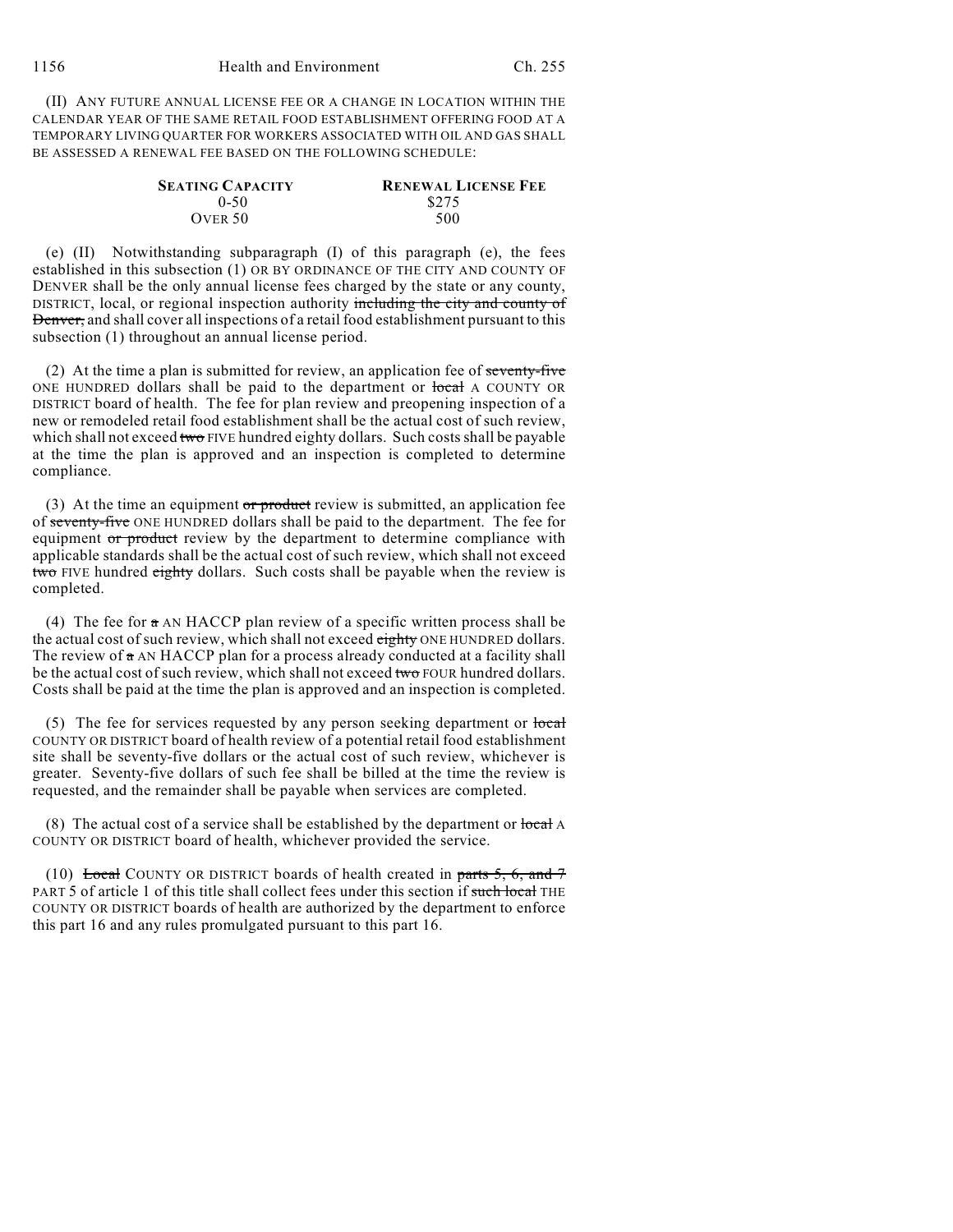(11)  $(a)$  No later than January 1, 2001, the department, working with the retail food industry and local health representatives, shall submit a report to the general assembly with recommended fees for retail food establishments.

(b) If the report described in paragraph (a) of this subsection  $(11)$  is not submitted or if the fees set forth in this section decrease after July 1, 1998, this part 16 is repealed, effective January 1, 2002. If no report is submitted or if the fees decrease, the department shall notify the general assembly and the revisor of statutes of such fact.

**SECTION 8.** 25-4-1608 (2), Colorado Revised Statutes, is amended to read:

**25-4-1608. Food protection cash fund - creation.** (2) Twenty-five FORTY-THREE dollars of each fee collected by the department and local A COUNTY OR DISTRICT board of health pursuant to section  $25-4-1607$  (1) (a), and twenty dollars of each fee collected by the department and local board of health pursuant to section  $25-4-1607$  (1) (b), and (1) (c), AND (1) (c.5) shall be transmitted to the state treasurer, who shall credit such fee to the food protection cash fund created in subsection (1) of this section. This portion of the fee shall be used by the department to conduct the duties and responsibilities set forth in section 25-4-1604 (1) (a), (1) (b), (1) (c), (1) (f), (1) (g), and (1) (i). The remainder of such fee shall be retained by the local COUNTY OR DISTRICT board of health for deposit in the appropriate local board of health cash COUNTY OR DISTRICT PUBLIC HEALTH AGENCY fund in accordance with section 25-1-511 or, if the fee is collected by the department, it shall be deposited pursuant to section  $25-4-1608$  (1) SUBSECTION (1) OF THIS SECTION, and used to pay a portion of the cost of conducting a retail food establishment protection program.

**SECTION 9.** 25-4-1609 (1), Colorado Revised Statutes, is amended to read:

**25-4-1609. Disciplinary actions - revocation - suspension - review.** (1) The department or local A COUNTY OR DISTRICT board of health may, on its own motion or complaint and after an investigation and hearing at which the licensee is afforded an opportunity to be heard, suspend or revoke a license or certificate of license for any violation of this part 16, any rule adopted pursuant to this part 16, or any of the terms, conditions, or provisions of such license or certificate of license. A written notice of suspension or revocation, as well as any required notice of hearing, shall be sent by certified mail to the licensee at the address contained in the license or certificate of license.

**SECTION 10.** Part 16 of article 4 of title 25, Colorado Revised Statutes, is amended BY THE ADDITION OF A NEW SECTION to read:

**25-4-1609.5. Grievance process.** (1) IF A LICENSEE BELIEVES THAT A COUNTY OR DISTRICT PUBLIC HEALTH AGENCY IS TAKING REGULATORY ACTION OUTSIDE THE SCOPE OF ITS AUTHORITY, THE LICENSEE MAY FILE A WRITTEN COMPLAINT WITH THE DEPARTMENT WITHIN THIRTY DAYS AFTER THE LICENSEE'S KNOWLEDGE OF THE REGULATORY ACTION.

(2) WITHIN FORTY-FIVE DAYS AFTER RECEIPT OF A WRITTEN COMPLAINT PURSUANT TO SUBSECTION (1) OF THIS SECTION, THE DEPARTMENT SHALL CONVENE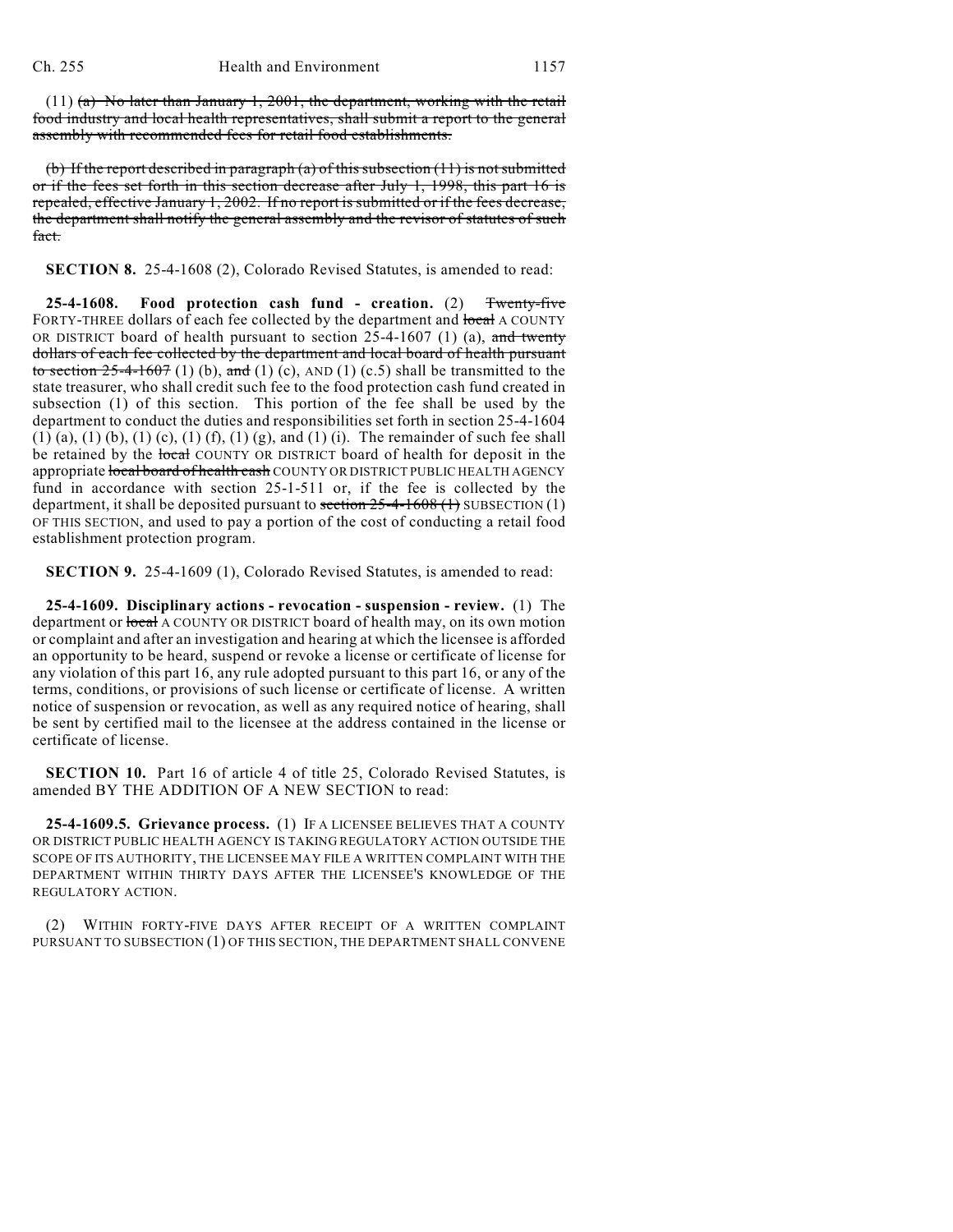A DISPUTE RESOLUTION PANEL THAT CONSISTS OF ONE PERSON FROM THE DEPARTMENT, ONE PERSON FROM THE RETAIL FOOD INDUSTRY, AND ONE PERSON FROM A COUNTY OR DISTRICT PUBLIC HEALTH AGENCY WHO IS NOT WITHIN THE JURISDICTION OF THE LICENSEE REQUESTING RESOLUTION. THE DISPUTE RESOLUTION PANEL SHALL ALLOW THE LICENSEE AND THE COUNTY OR DISTRICT PUBLIC HEALTH AGENCY TO PROVIDE INFORMATION RELATED TO THE GRIEVANCE. THE DISPUTE RESOLUTION PANEL SHALL MAKE FINDINGS CONCERNING THE GRIEVANCE AND SHALL RECOMMEND TO THE COUNTY OR DISTRICT PUBLIC HEALTH AGENCY A RESOLUTION TO THE DISPUTE. THE COUNTY OR DISTRICT PUBLIC HEALTH AGENCY SHALL IMPLEMENT THE RECOMMENDATIONS WITHIN THIRTY DAYS AFTER RECEIPT OF THE FINDINGS AND RECOMMENDATIONS FROM THE DISPUTE RESOLUTION PANEL. IF THE PARTIES TO THE GRIEVANCE RESOLVE THE COMPLAINT PRIOR TO REVIEW BY THE DISPUTE RESOLUTION PANEL, THE PARTIES SHALL NOTIFY THE DEPARTMENT IN WRITING AND THE GRIEVANCE SHALL BE DISMISSED.

(3) IF THE COUNTY OR DISTRICT PUBLIC HEALTH AGENCY FAILS TO IMPLEMENT THE RECOMMENDATIONS OF THE DISPUTE RESOLUTION PANEL WITHIN THIRTY DAYS AFTER RECEIPT OF THE RECOMMENDATIONS, THE COUNTY OR DISTRICT PUBLIC HEALTH AGENCY SHALL PROVIDE THE LICENSEE WITH THE OPPORTUNITY TO REQUEST AN ADMINISTRATIVE HEARING IN ACCORDANCE WITH SECTION 24-4-105, C.R.S.

**SECTION 11.** 25-4-1610 (1) (a), (1) (b), and (1) (f), Colorado Revised Statutes, are amended to read:

**25-4-1610. Unlawful acts.** (1) It is unlawful for:

(a) Any person to begin the construction or extensive remodeling of a retail food establishment unless such person has received department or local COUNTY OR DISTRICT board of health approval of plans and specifications for such construction or remodeling pursuant to section 25-4-1605;

(b) Any person to operate a retail food establishment without a valid license or certificate of license from the department or local A COUNTY OR DISTRICT board of health having jurisdiction over such establishment;

(f) Any person to fail to pay a civil penalty assessed by the department or  $\frac{\partial \phi}{\partial x}$ A COUNTY OR DISTRICT board of health.

**SECTION 12.** 25-4-1611, Colorado Revised Statutes, is amended to read:

**25-4-1611. Violation - penalties.** (1) If the department or a **local** COUNTY OR DISTRICT board of health finds that a licensee or other person operating a retail food establishment was provided with written notification of a violation of section 25-4-1610 (1) (a), (1) (b), (1) (d), (1) (e), or (1) (f) and was given a reasonable time to comply but remained in noncompliance, such person shall be subject to a civil penalty of not less than two hundred fifty dollars and not more than one thousand dollars, assessed by the department or local A COUNTY OR DISTRICT board of health.

(2) (a) Upon a finding by the department or a local COUNTY OR DISTRICT board of health that a retail food establishment is in violation of this part 16 or the rules promulgated pursuant to this part 16, and that such THE violation is sufficient to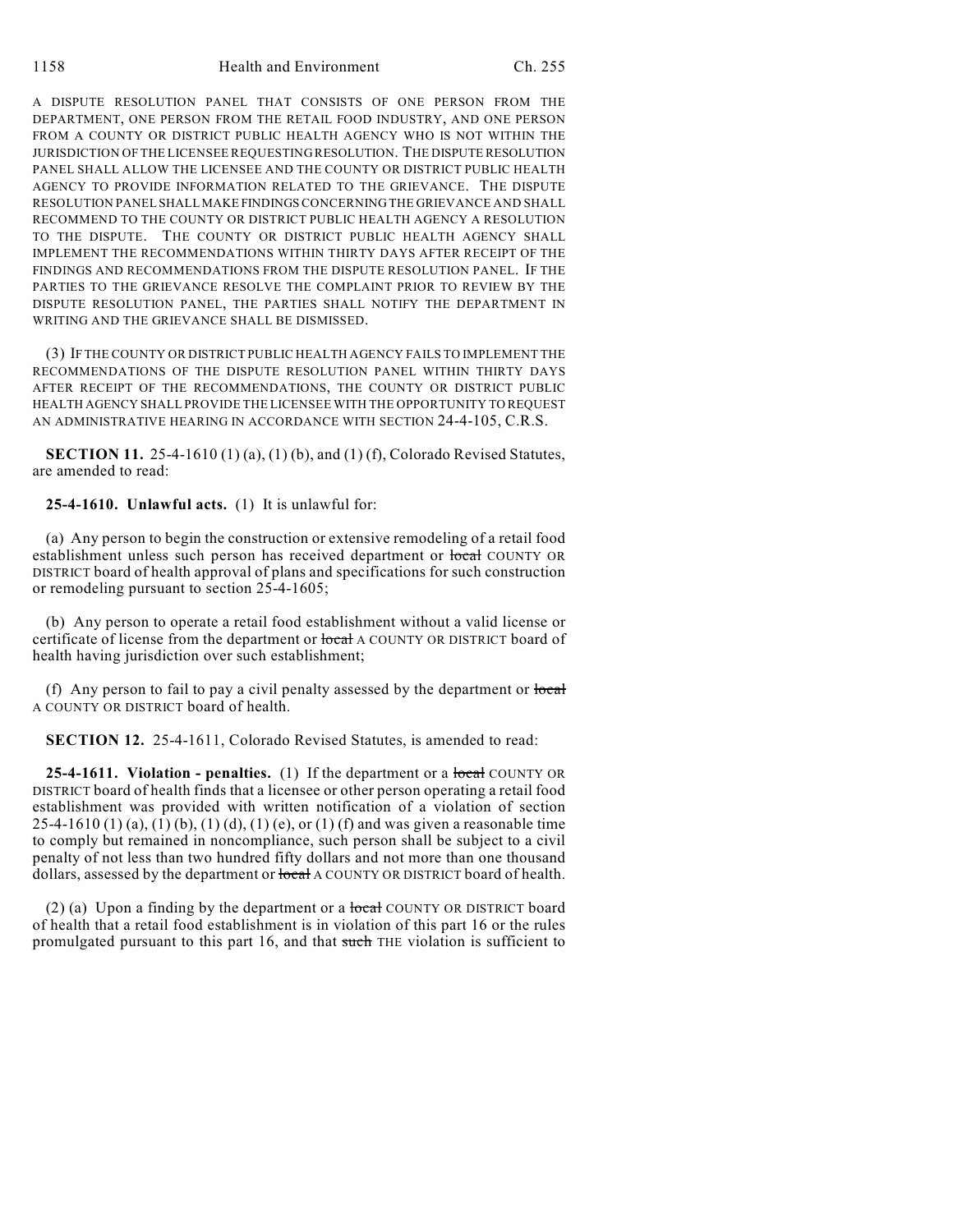permit the department or local A COUNTY OR DISTRICT board of health to establish a date and time for correction, the department or local COUNTY OR DISTRICT board of health shall, in writing, advise the licensee or other person operating such THE establishment of the violation, provide such THE person with a reasonable period of time to comply, and conduct a follow-up inspection. If, at the time of the follow-up inspection, such THE establishment is found to be in violation of the same provisions, the department or local A COUNTY OR DISTRICT board of health shall issue such THE person a written notification of noncompliance, provide such THE person with a reasonable time to comply, and conduct a second follow-up inspection.

(b) (I) If, at a second follow-up inspection, a retail food establishment is found to be in compliance with the same provisions as were cited in the written notification issued pursuant to paragraph (a) of this subsection (2), the department or a local COUNTY OR DISTRICT board of health shall advise the licensee or other person operating such THE establishment that noncompliance with such provisions at the next regular inspection shall result in the issuance of a second written notification of noncompliance.

(II) If, at a second follow-up inspection, a retail food establishment is found to be in violation of the same provisions as were cited in the written notification of noncompliance issued pursuant to paragraph (a) of this subsection (2), the department or a local COUNTY OR DISTRICT board of health shall issue a second written notification of noncompliance, advising the licensee or other person operating such THE establishment of the violation and potential civil penalties that may be assessed if such THE noncompliance continues. The department or a local COUNTY OR DISTRICT board of health shall conduct a third follow-up inspection.

(c) (I) If, at a third follow-up inspection, a retail food establishment is found to be in compliance with the same provisions as were cited in the second written notification of noncompliance issued pursuant to paragraph (b) of this subsection (2), the department or  $\frac{1}{\sqrt{1-\frac{1}{n}}}$  A COUNTY OR DISTRICT board of health may assess a civil penalty of not less than two hundred fifty dollars nor more than five hundred dollars and shall advise the person operating such THE establishment in writing that future noncompliance with the cited provisions in the second notification of noncompliance shall result in the issuance of a third written notification of noncompliance and subject such THE establishment to an additional civil penalty of not less than two hundred fifty dollars nor more than five hundred dollars.

(II) If, at a third follow-up inspection, a retail food establishment is found to be in violation of the same provisions as were cited in the second written notification of noncompliance issued pursuant to paragraph (b) of this subsection (2), the department or a local COUNTY OR DISTRICT board of health may assess a civil penalty of not less than five hundred dollars nor more than one thousand dollars. When compliance with the provisions cited in the second written notification of noncompliance is obtained, the department or local A COUNTY OR DISTRICT board of health shall notify the licensee or other person operating such THE establishment in writing that noncompliance with the cited provisions in the second notification of noncompliance at the next regular inspection will result in the issuance of a third written notification of noncompliance and may result in an additional civil penalty of not less than five hundred dollars nor more than one thousand dollars.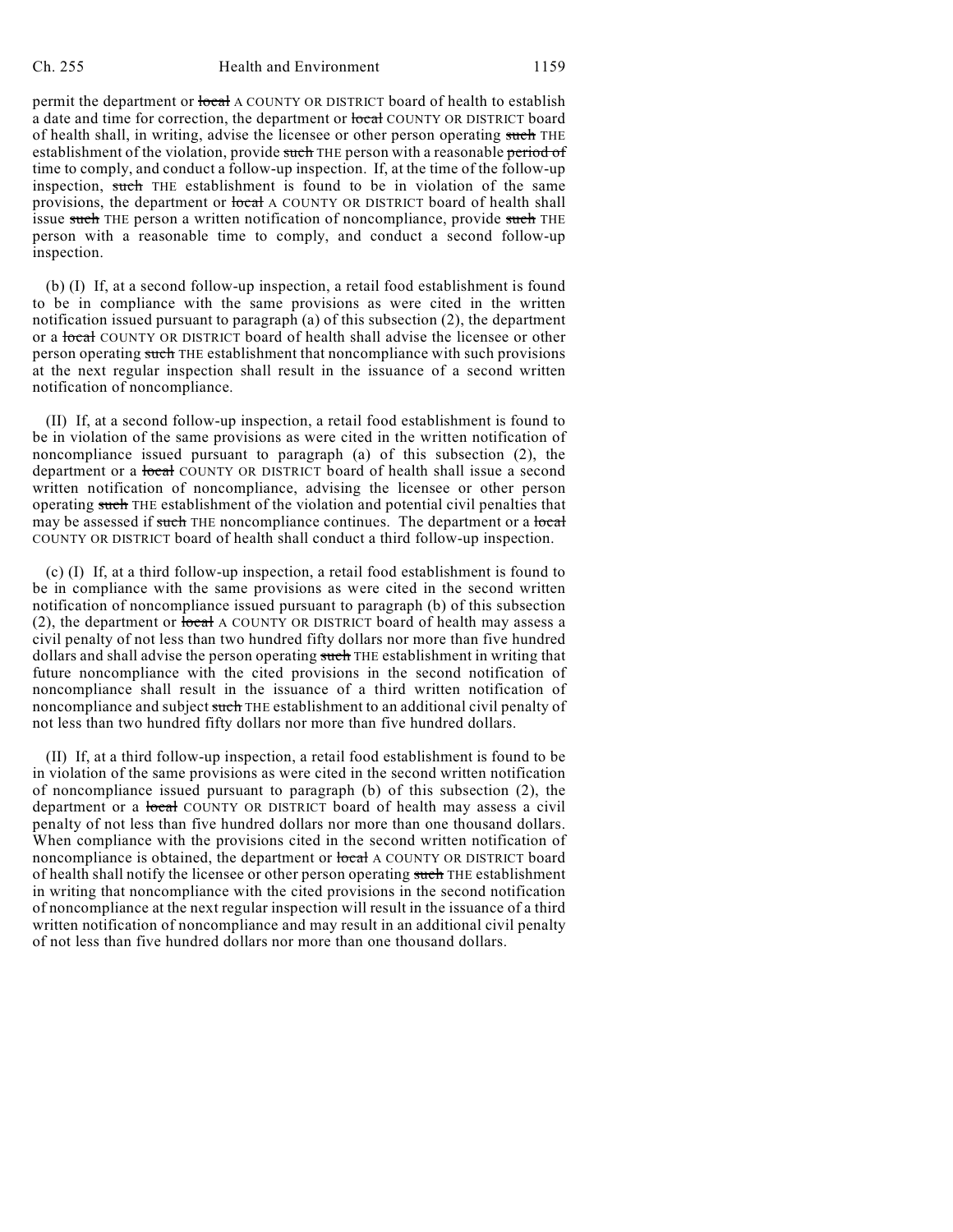1160 Health and Environment Ch. 255

(3) A maximum of three civil penalties may be assessed against a licensee or other person operating a retail food establishment in any calendar year. Whenever a third civil penalty is assessed in a calendar year, the department or local A COUNTY OR DISTRICT board of health shall initiate proceedings to suspend or revoke the license of the licensee pursuant to section 25-4-1609.

(4) Neither the department nor a local COUNTY OR DISTRICT board of health shall assess a civil penalty pursuant to this section if a disciplinary action is pending against the same licensee under section 25-4-1609.

(5) (a) All penalties collected by the department pursuant to this section shall be transmitted to the state treasurer, who shall credit the same to the food protection cash fund created in section 25-4-1608.

(b) Penalties collected by a local COUNTY OR DISTRICT board of health shall be deposited in the appropriate local board of health cash COUNTY OR DISTRICT PUBLIC HEALTH AGENCY fund in accordance with section 25-4-1608, and shall be used to pay expenses related to the inspection of retail food establishments.

(6) To obtain compliance with this part 16, the department or a local COUNTY OR DISTRICT board of health may allow the owner of a retail food establishment to use any assessed penalty fee to pay for employee training or the cost of needed improvements to such THE establishment.

(7) In addition to the remedies provided in this part 16 and other remedies provided by law, the department or  $\frac{1}{\sqrt{1-\frac{1}{n}}}$  A COUNTY OR DISTRICT board of health is authorized to apply to the county or district court of the county or district where a retail food establishment is located for a temporary or permanent injunction, and such court shall have jurisdiction to issue an injunction restraining any person from violating section 25-4-1610.

**SECTION 13.** 25-4-1612, Colorado Revised Statutes, is amended to read:

**25-4-1612. Judicial review.** Any person adversely affected or aggrieved by a department decision to refuse to grant a license or certificate of license may seek judicial review in the district court having jurisdiction over the retail food establishment for which the application for license or certificate of license was made. Any other final order or determination by the department or a local COUNTY OR DISTRICT board of health pursuant to this part 16 shall be subject to judicial review in accordance with article 4 of title 24, C.R.S.

**SECTION 14.** Part 16 of article 4 of title 25, Colorado Revised Statutes, is amended BY THE ADDITION OF A NEW SECTION to read:

**25-4-1613. General fund moneys - repeal.** (1) FOR THE FISCAL YEARS 2009-10 AND 2010-11, NO GENERAL FUND MONEYS SHALL BE USED AS MATCHING FUNDS TO THE INCREASE IN FEES PURSUANT TO SECTIONS 25-4-1607 AND 25-4-1608. FOR THE FISCAL YEAR, 2011-12, THE DEPARTMENT SHALL REQUEST MONEYS FROM THE GENERAL FUND.

(2) THIS SECTION IS REPEALED, EFFECTIVE JULY 1, 2013.